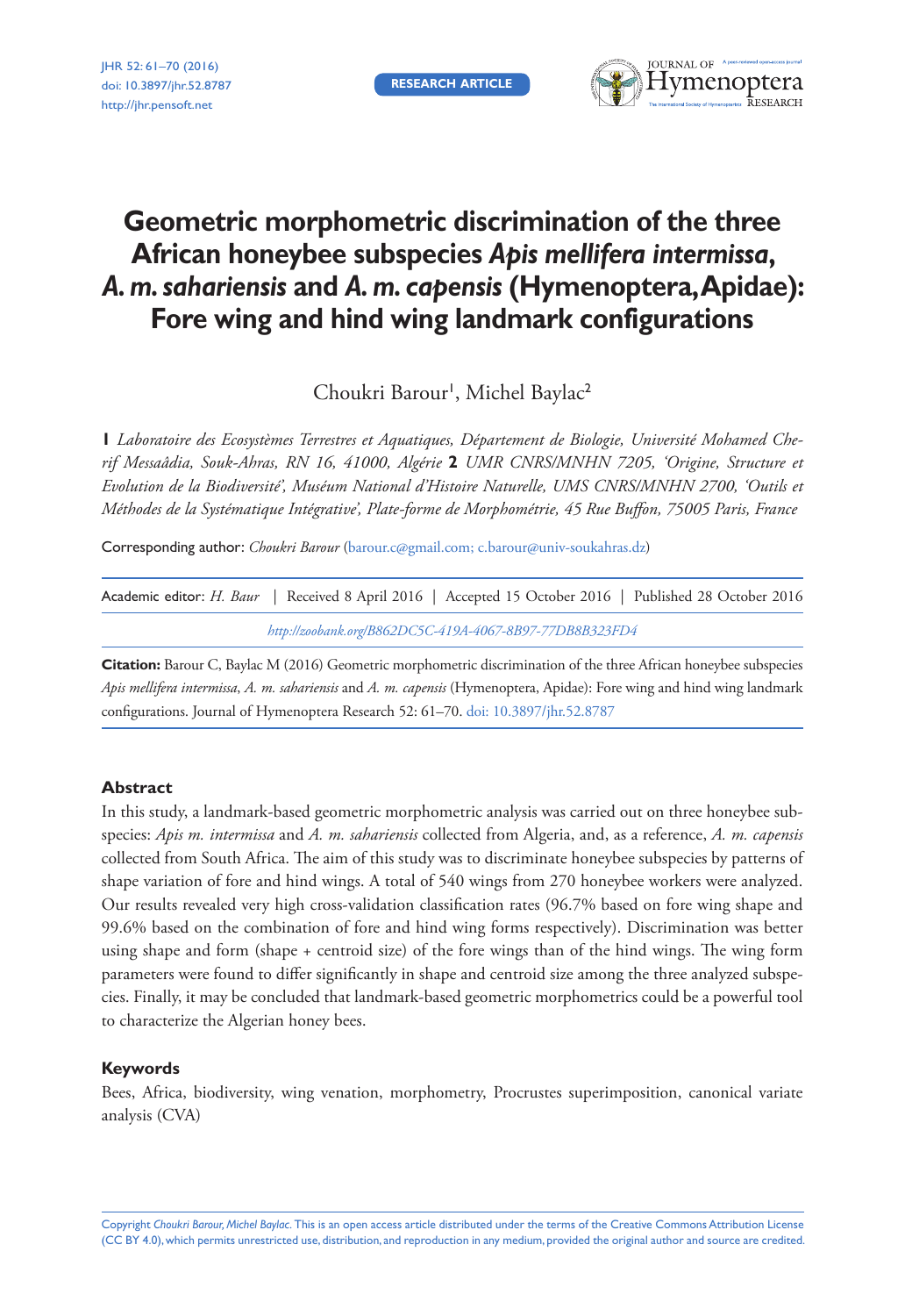## **Introduction**

For the African honeybees only limited studies are available. For example, in Algeria only a few studies were published on the local subspecies. Barour et al. (2005) by using distance measurements revealed a south-to-north clinal increase in overall size with significant population differences. This study filled a former gap in the knowledge of *Apis mellifera intermissa* population variability between Morocco and Tunisia. Recently, Barour (2012), Barour et al. (2011), Chahbar et al. (2013) and Loucif-Ayad et al. (2015) have studied the diversity of the local Algerian honeybees by using morphometric and molecular data. On the one hand, Barour et al. (2011) have demonstrated that populations can be distinguished on the basis of the shape of the fore wing venation of *A. m. intermissa* workers. On the other hand, Chahbar et al. (2013) have shown that naturally distributed honeybees in Algeria correspond to the African evolutionary lineage by determining their mitochondrial haplotype and the variation of ten microsatellite loci. Loucif-Ayad et al. (2015) have assessed the phylogenetic and population structure of many populations and have confirmed the African origin of these *A. m. intermissa* and *A. m. sahariensis* Algerian populations.

In this study, we wish to take part in an ongoing inventory program for setting up a morphological database of the Algerian honey bees. The purpose was to distinguish between African honeybee specimens: two local subspecies from Algeria, *A. m. intermissa*  (Buttel-Reepen, 1906), *A. m. sahariensis* (Baldensperger, 1924), and one for comparison, *A. m. capensis* (Eschscholtz, 1821) from South Africa. Landmarks were recorded on fore and hind wing and analyzed using generalized least squares Procrustes analysis (GPA) to examine the discrimination between subspecies. Unfortunately, our *A. m. sahariensis* and *A. m. capensis* sample sizes are relatively small because in Algeria the populations of *A. m. sahariensis* are declining in abundance. They are under conservation plans and their geographic distribution is very restricted. A sample of *A. m. capensis* was provided by our South African colleagues and comprised only 90 bees. For these reasons, we have adapted the *A. m. intermissa* sample size to those of *A. m. sahariensis* and *A. m. capensis*, and we have not taken into account the biogeographic information.

### **Material and methods**

## **Sample collection**

Samples of workers of *A. m. intermissa* and *A. m. sahariensis* from Algeria and *A. m. capensis* from South Africa were collected from fixed-site beehives (no transhumance activities) and preserved in alcohol. The honeybees of *A. m. sahariensis* were provided by professional beekeepers and collected in the same eco-climatic region (almost a Saharan climate). The honeybees of *A. m. intermissa* were collected in the same eco-climatic region (northeastern) from two adjacent apiaries. Our *A. m. intermissa* samples were identified by a semi-automatic expert identification system of bee workers (Baylac et al. 2008) as *A. m. intermissa*, which is the only abundant honeybee subspecies in the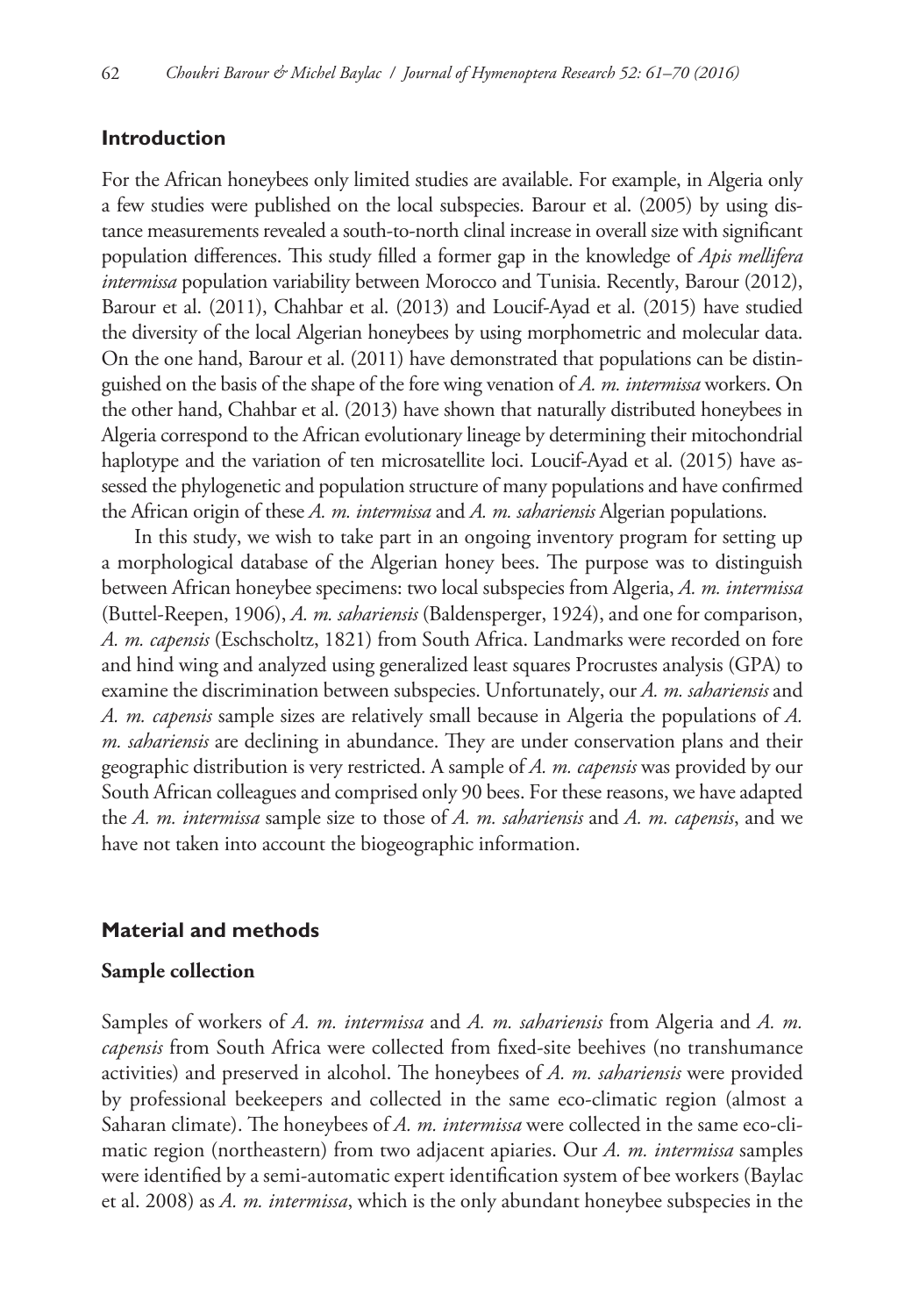northern regions of Algeria. By contrast, *A. mellifera sahariensis* ranges from Aïn Sefra and Béchar in Algeria through the oases of the Sahara south of the Atlas Mountains, its natural distribution is thus restricted to few Algerian Saharan regions. Incidentally, there are no breeding activities of *A. m. sahariensis* in the northern regions of Algeria. As a result, the collected *A. m. intermissa* samples (northeastern in our case) are very distant (approximately 850 km) from those of *A. m. sahariensis* (closest to the Sahara). Random samples of 15 workers per colony were used to build the final datasets that comprise 270 worker honeybees, i.e., a total of 540 fore and hind wings from the three subspecies. Geographic data of our samples are mentioned in Table 1.

#### **Data acquisition**

For data acquisition, the right fore wing (FW) and hind wing (HW) of workers were cut at their base. Then the wings were temporarily slide mounted in distilled water and photographed using a digital camera attached to a Z6 APO Leica macroscope. For the FW, the coordinates of nineteen homologous landmarks (LM) were recorded as defined by Smith et al. (1997) (Fig. 1). Seven LM of the HW were then defined; the 1<sup>st</sup> and the  $7<sup>th</sup>$ LM were defined as the result of the intersection of the first and the last hamuli with the radial vein (Fig. 1). All LM coordinates were digitized twice using the TPSDig2 software version 2.10 (Rohlf 2008) by the first author. The average of both repetitions was used in the final analyses in order to minimize the measurement error. All the LM correspond to type I LM *sensu* Bookstein (1991) except for LM15 on FW (maximum curvature of veins, a type III LM). The same set or a slightly reduced set of LMs has been employed in most GPA studies of honeybees (Baylac et al. 2008, Miguel et al. 2011, Barour et al. 2011; Kandemir et al. 2011, Oleksa and Tofilski 2015), but other authors have also used HW shape data from the *A. m. intermissa* and *A. m. sahariensis* populations (Barour, 2012) and from *A. mellifera* subspecies (Dolati et al. 2013).

#### **Data analysis**

Differences in FW and HW shapes between the three studied subspecies were investigated by the `Rmorph` library (Baylac 2007). The LM coordinates were then aligned using

| <b>Subspecies</b> | Colony no. | Bee no.         | Locality and province         | Geographic coordinates |  |  |
|-------------------|------------|-----------------|-------------------------------|------------------------|--|--|
| A. m. intermissa  | 03         | 45              | Guelma-Aïn Makhlouf (Algeria) | 36°14'28"N 7°14'39"E   |  |  |
| A. m. intermissa  | 03         | 45              | Guelma-Aïn Arbi (Algeria)     | 36°15'53"N 7°23'59"E   |  |  |
| A. m. sahariensis | 03         | 45              | Nâama-Aïn Sefra (Algeria)     | 32°44'33"N 0°34'50"W   |  |  |
| A. m. sahariensis | 03         | 45              | Béchar (Algeria)              | 31°36'58"N 2°13'56"W   |  |  |
| A. m. capensis    | 06         | 90              | Grahamstown (South Africa)    | 33°18'57"S 26°31'10"E  |  |  |
| Total             | 18         | 270 (540 wings) |                               |                        |  |  |

**Table 1.** Origin and sample size for *Apis mellifera* subspecies.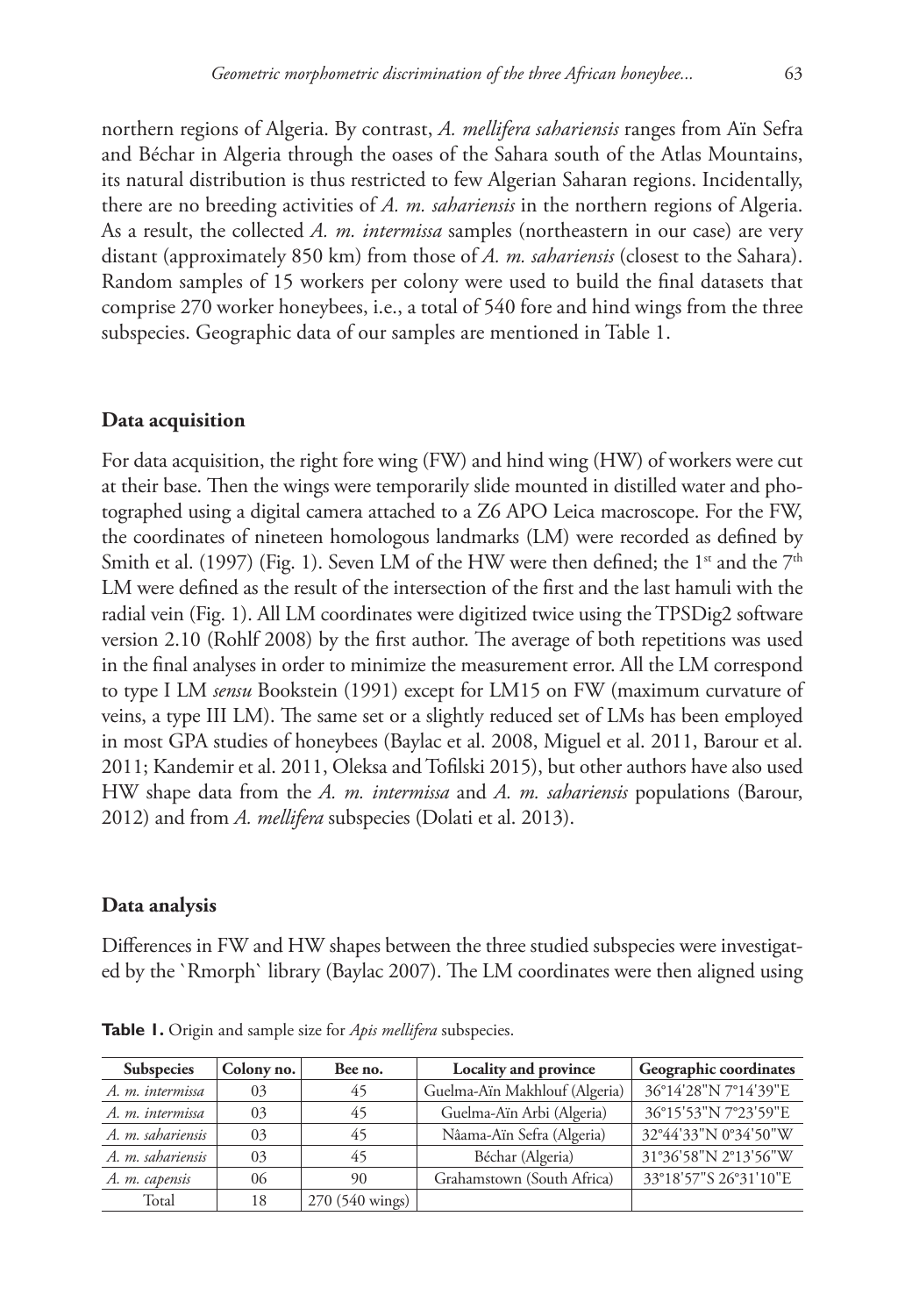

**Figure 1.** Location of the landmarks digitized on a right fore and hind wing of *Apis mellifera* workers (drawn to the same scale). MR: marginal cell, CC: cubital cell, MC: median cell, SMC: sub-median cell, and RC: radial cell.

the Generalized least squares Procrustes Analysis (GPA) algorithm (Goodall 1995). The FW and HW sizes were estimated by the log-transformed centroid size (CS) (Bookstein 1991). Differences between the three honeybee subspecies were analyzed by canonical variate analyses (CVA). Misclassification rates for both wing shapes and forms (shape + CS) were estimated using a leave-one-out cross validation procedure (6 contrasts were used from shape and form data and their mixing between FW and HW). Wing size differences among honeybee subspecies and colonies were analyzed through box plots and one- and two-way ANOVAs of CS. Pairwise comparisons used *t*-tests with Holm's p-value adjustment (Rice 1989). Statistical analyses were performed using R, version 3.0.3 (R Core Team 2014; Ihaka and Gentleman 1996) for Windows [\(http://cran.r-project.org/](http://cran.r-project.org/)).

#### **Results**

#### **Centroid size differences between the three** *A. mellifera* **subspecies**

The analysis of size is presented for the logarithm of centroid size (CS). For the FW, a two-way ANOVA revealed highly significant differences between the honeybees for both the subspecies ( $p < 0.001$ ) and the colony ( $p < 0.001$ ) levels. In the case of the HW, the differences between the same honeybee samples were also highly significant (p < 0.001) for subspecies and colony levels. Furthermore, the subspecies x colony interaction term of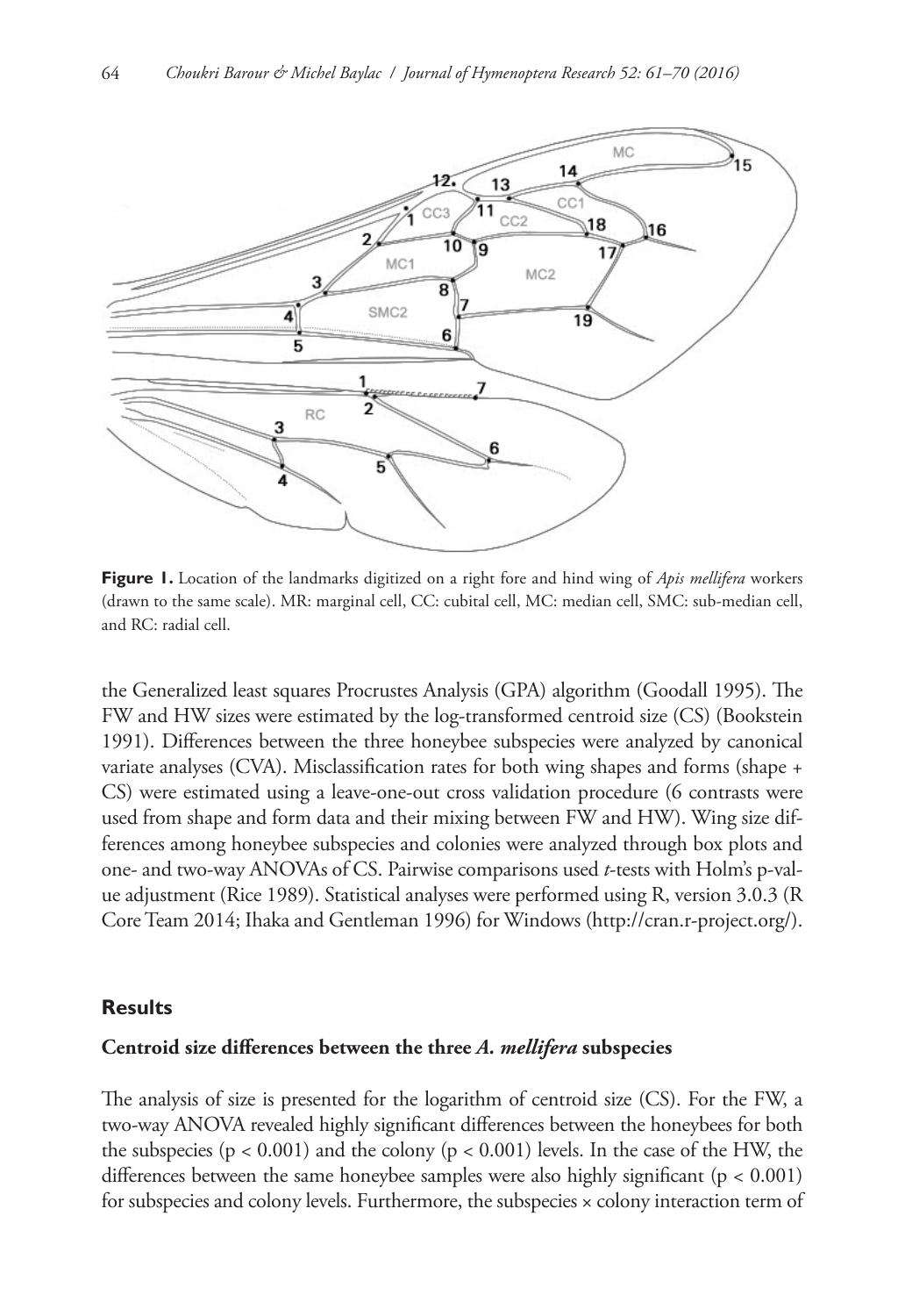

**Figure 2.** Box plots of the logarithm of wing centroid size for each subspecies of *Apis mellifera*.

the two-way ANOVA was highly significant (p < 0.001) for both the FW and HW. Pairwise comparisons using *t*-tests with Holm's p-value adjustment showed that  $CS_{\text{rw}}$  differed significantly between *intermissa-capensis* (p < 0.001), *sahariensis-capensis* (p < 0.001) and *intermissa-sahariensis* ( $p < 0.001$ ). Pairwise comparisons were also conducted for  $CS_{H/W}$ and the subspecies were found to be statistically different only between *intermissa-capensis*  (p < 0.001) and *sahariensis-capensis* (p < 0.001), but no significant difference was established between the Algerian subspecies *intermissa-sahariensis* (p > 0.05) (Fig. 2).

## **Wing shape and form differences**

For both FW and HW, the MANOVA results of the shape data were highly significant (p < 0.001) between subspecies and also between colonies. The interaction term between the two factors (levels) subspecies  $\times$  colony was also highly significant (p  $\lt$ 0.001) for both Shape<sub>FW</sub> and Shape<sub>HW</sub> which revealed that more complex patterns existed within each honeybee subspecies.

Concerning Shape $_{\text{EW}}$  variability, a scatterplot of the first two canonical variates (CV) (Fig. 3A) indicated a good discrimination of subspecies. *Apis m. intermissa*, and *A. m. capensis* were entirely separated by the first CV (explaining 57.95% of the variance), while *A. m. sahariensis* was largely separated along the second CV (explaining 42.05%). In contrast, for Shape<sub>HW</sub> the three subspecies were largely overlapping along the first and the second CV (explaining 61.56% and 38.44%, respectively; Fig. 3B).

FW and HW shape deformations along the first two CVs are visualized in Figures 4A, B, C and D. The first CV (Fig. 4A) mainly described the extreme shape differences observed between *A. m. intermissa* and the two others subspecies, notably *A. m. capensis*. Quite noticeably, the FW shape deformations along this CV involved almost the whole set of wing cells. For example, in *A. m. intermissa* (Black line in Fig. 4A)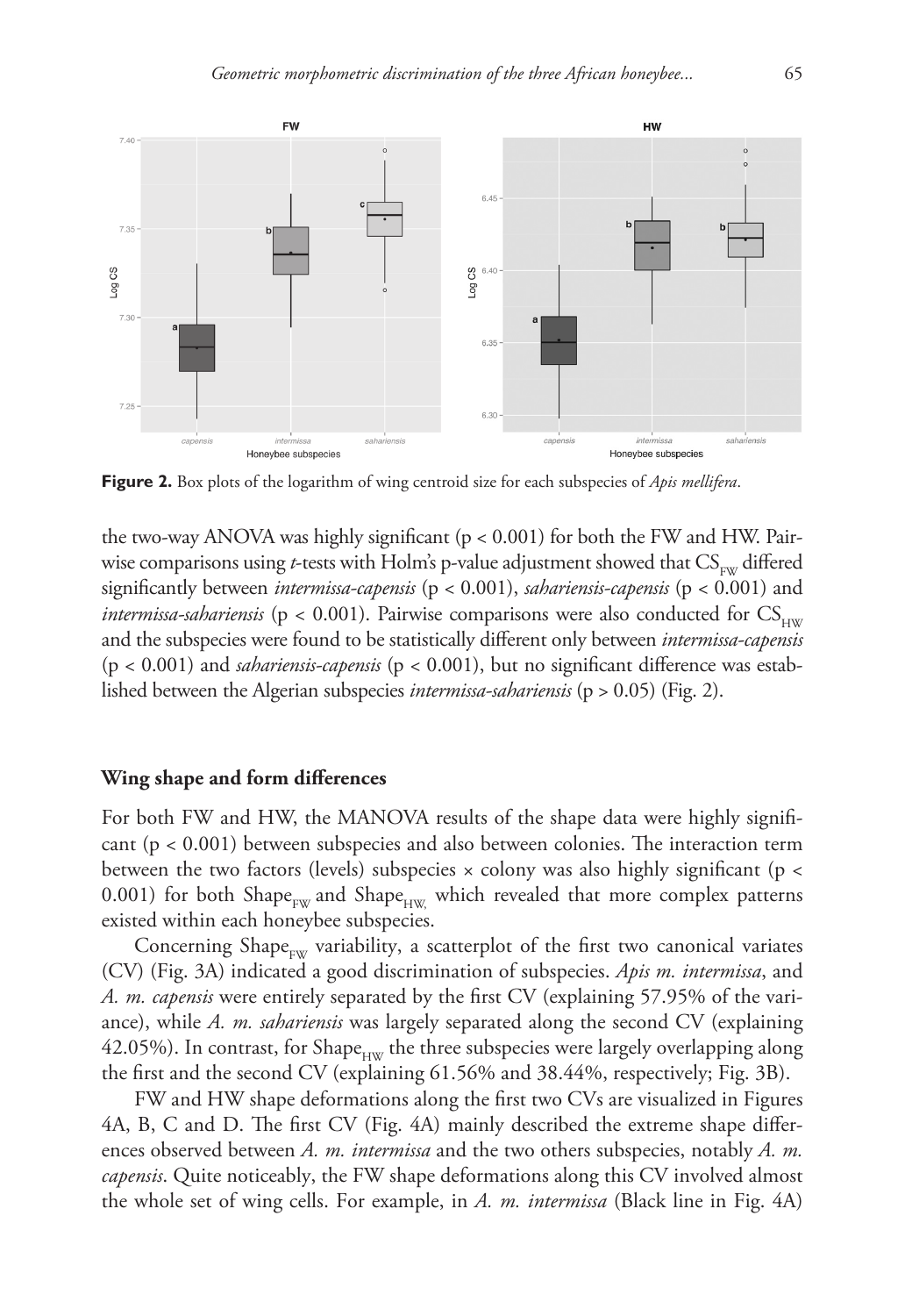

**Figure 3.** Shape variability among *Apis mellifera intermissa, A. m. sahariensis* and *A. m. capensis*: first two canonical variates. **A** fore wing shape **B** hind wing shape.

the marginal cell appeared longer and narrower than in *A. m. capensis* (Grey line in Fig. 4A). The first cubital cell also appeared narrower in *A. m. intermissa* than in *A. m. capensis*. By comparison, along the first CV the *A. m. sahariensis* FW shape patterns are more similar to those recorded in *A. m. capensis*. Shape changes associated with the second CV (Fig. 4B) correspond to differences between *A. m. sahariensis* (Black line in Fig. 4B) and the two others honeybee subspecies (Grey line in Fig. 4B). In addition, also on the second CV, the FW width of *A. m. intermissa* and *A. m. capensis* appear very similar and less wide than in *A. m. sahariensis*. Figure (4C) demonstrates the HW shape differences and the associated deformations of slightly overlapping clusters. On the whole, HW shape deformations along the first CV (Fig. 4C) was affected by the shifting of all seven LMs with contraction of both the radial cell and the radial vein (Distance LM1-LM7) in *A. m. intermissa* (Grey line in Fig. 4C). In comparison with *A. m. intermissa*, *A. m. sahariensis* is characterized by a shorter median vein (Black line in Fig. 4C) and a longer radial vein. Moreover, the HW shape of *A. m. capensis*  has an intermediate LM configuration. In general, the contraction of both distances LM1-LM2 and LM2-LM7 could be interpreted as a variation in the number of hamuli among the three honeybee subspecies. Finally, the deformations along the second CV (Fig. 4D) highlight the major HW shape differences and LM shifts between the two Algerian subspecies (Grey line in Fig. 4D) and *A. m. capensis* (Black line in Fig. 4D).

Moreover, Table 2 shows the classification rates in the cross-validation tests on wing shapes and forms (mixing the logarithm of CS with shape parameters) among the *A. m. intermissa*, *A. m. sahariensis* and *A. m. capensis*. The cross-validated classifications calculated on Shape<sub>rw</sub> and Shape<sub>rw</sub> parameters assigned correctly 96.66% and 77.40% of the bees respectively; while cross-validated classifications on form (Shape + CS) reached 99.63% for FW and 90.00% for HW. Two other combination types between the FW and HW were used to verify that these combinations could enable even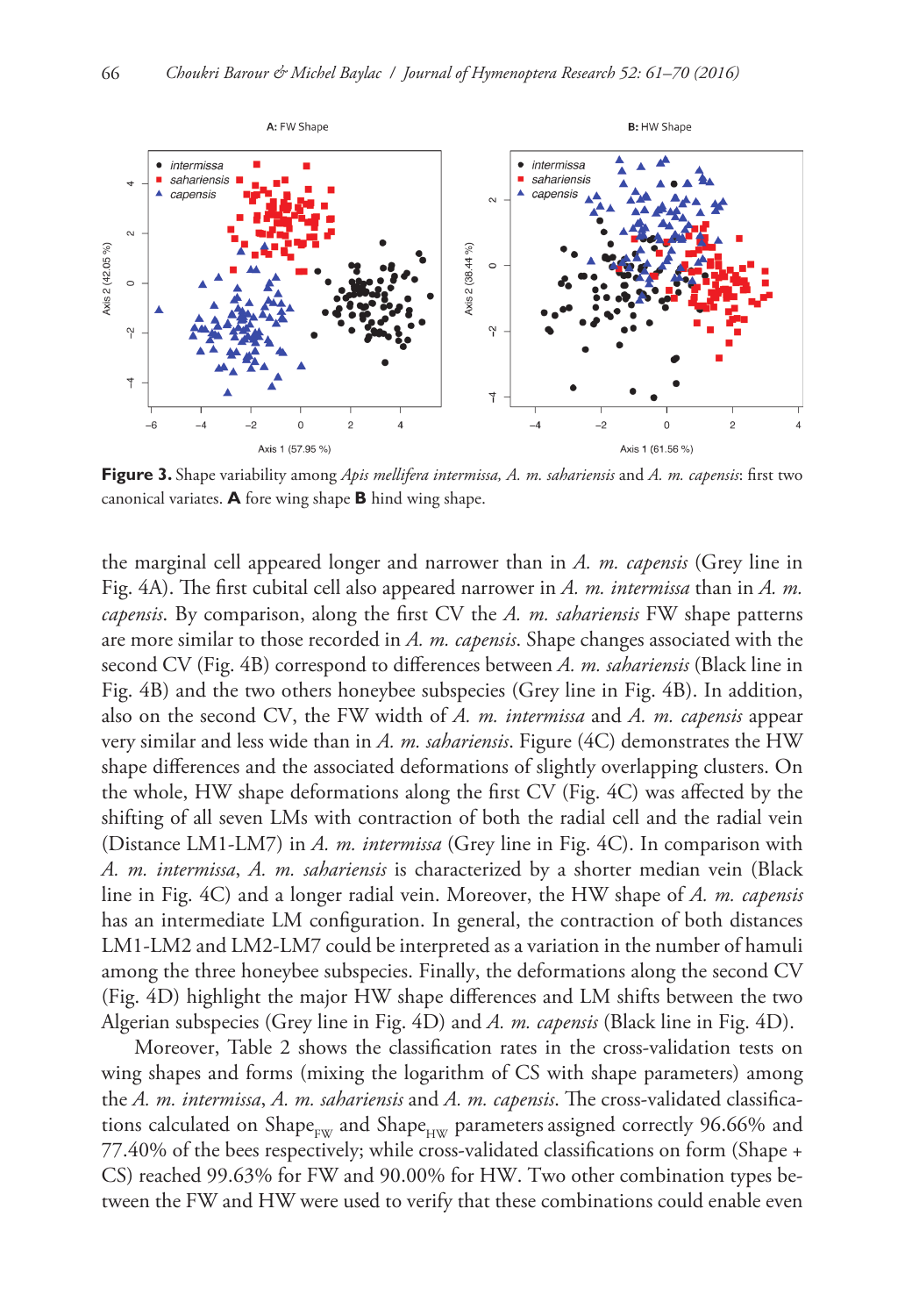

**Figure 4.** Extreme shape differences between *Apis mellifera intermissa*, *A. m. sahariensis* and *A. m. capensis* along the first two canonical variates (Fig. 3A, B). **A** and **B** fore wing shape differences along the first and second canonical variate, respectively. **C** and **D** hind wing shape differences along the first and second canonical variate, respectively (scale factor ×3 and ×2 respectively). Grey lines depict the shape associated with the negative values and black lines the shape associated with the positive values of the respective canonical variate.

| Table 2. Reclassifications results at the subspecies level: A. m. intermissa, A. m. sahariensis, and A. m. |  |  |  |  |  |  |
|------------------------------------------------------------------------------------------------------------|--|--|--|--|--|--|
| <i>capensis</i> (always n = 90).                                                                           |  |  |  |  |  |  |

| Type of wing | Variables                                           | <b>Reclassification rate</b> |  |  |  |  |
|--------------|-----------------------------------------------------|------------------------------|--|--|--|--|
| FW           | $Shape_{FW}$                                        | 96.66%                       |  |  |  |  |
| <b>HW</b>    | $Shape_{HW}$                                        | 77.40%                       |  |  |  |  |
| <b>FW</b>    | $Shape_{\text{EW}} + CS_{\text{EW}}$                | 99.63%                       |  |  |  |  |
| <b>HW</b>    | $Shape_{HW} + CS_{HW}$                              | 90.00%                       |  |  |  |  |
| $FW + HW$    | $Shape_{FW} + Shape_{HW}$                           | 97.41%                       |  |  |  |  |
| $FW + HW$    | $Shape_{FW}$ + $CS_{FW}$ + $Shape_{HW}$ + $CS_{HW}$ | 99.63%                       |  |  |  |  |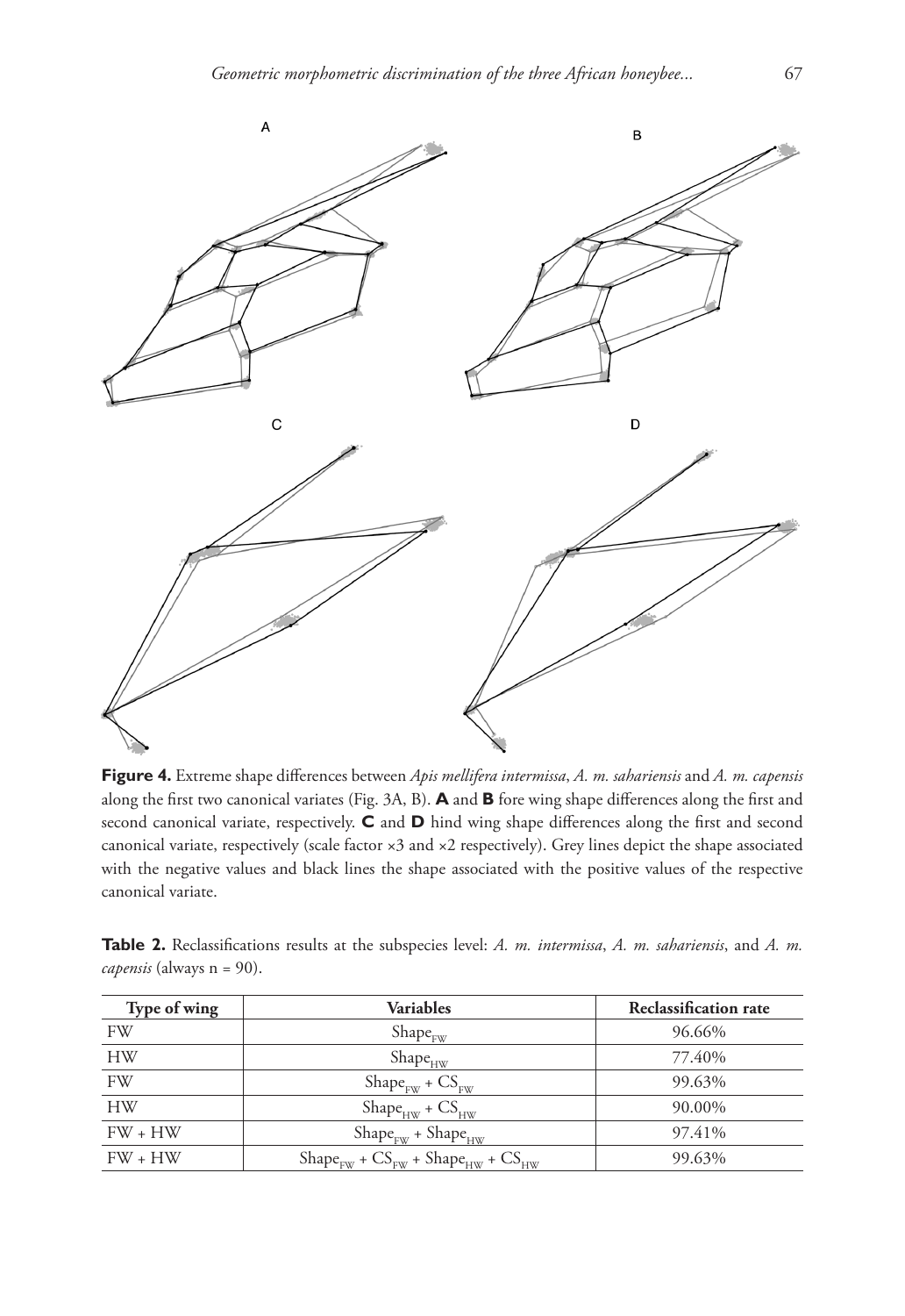clearer discrimination. First, a high rate of correct classification 99.63% was obtained by using the FW and HW form combination. Second, we observed another high rate of discrimination of 97.41% by using a combination of FW and HW shape.

## **Discussion**

Morphometric methods have been advantageously applied to evaluate biodiversity and for taxonomic purposes (Francoy et al. 2011). In the present study, the exploratory analyses on FW and HW shape of African honeybees yielded three well-defined clusters with high reclassification percentages (96.66% for FW shape and 99.63% for a combination of FW and HW forms). The results indicated that geometric morphometrics using landmarks efficiently distinguished *A. m. intermissa*, *A. m. sahariensis*  and *A. m. capensis*. This result is supported by several other publications on *A. mellifera* (Baylac et al. 2008, Tofilski 2008, Barour et al. 2011, Francoy et al. 2011, Miguel et al. 2011). Kandemir et al. (2011) also reported that a landmark analysis of wing shape could be used as a reliable tool to discriminate among honeybee subspecies. Furthermore, Oleksa and Tofilski (2015) reported that in some studies, morphometrics proved to be even more effective in the identification of subspecies than molecular markers, and that the morphological characters were also more suitable for distinguishing ecotypes within *A. mellifera* subspecies. In contrast, Dolati et al. (2013) reported that for *A. m. meda* colonies of many Iranian populations only 68.2% were correctly classified by using the FW shape and 43% by using the HW shape.

Our analysis of the HW venation also showed an important shift in the position of the  $1<sup>st</sup>$ ,  $2<sup>nd</sup>$  and  $7<sup>th</sup>$  landmark. This variability could be explained by the distribution of the number of hamuli within *A. mellifera*. Indeed, the number of hamuli can be promising for distinguishing subspecies of *A. mellifera*, as the number of hamuli and their extent on the edge of the HW of honeybees have high heritability values and are readily modified by genetic selection (Hepburn and Radloff 2004).

In conclusion, the results presented here showed that (i) *A. m. intermissa*, *A. m. sahariensis* and *A. m. capensis* populations could be distinguished on the basis of the shape of worker wing venation. There was only a slight increase in the classification rate with form parameters, indicating that the differences involved mostly shape, whereas size was rather less important; (ii) FW venation was more powerful for discrimination than HW venation.

## **Acknowledgements**

The authors thank L. Deharveng (Directeur UMR CNRS 7205), R. Cornette and all the people that work in the Morphometrics platform, MNHN, Paris, France. They thank the editors of JHR and the three reviewers for their comments that improved the final version of this paper. They are also grateful to M. Hamzaoui and many beekeep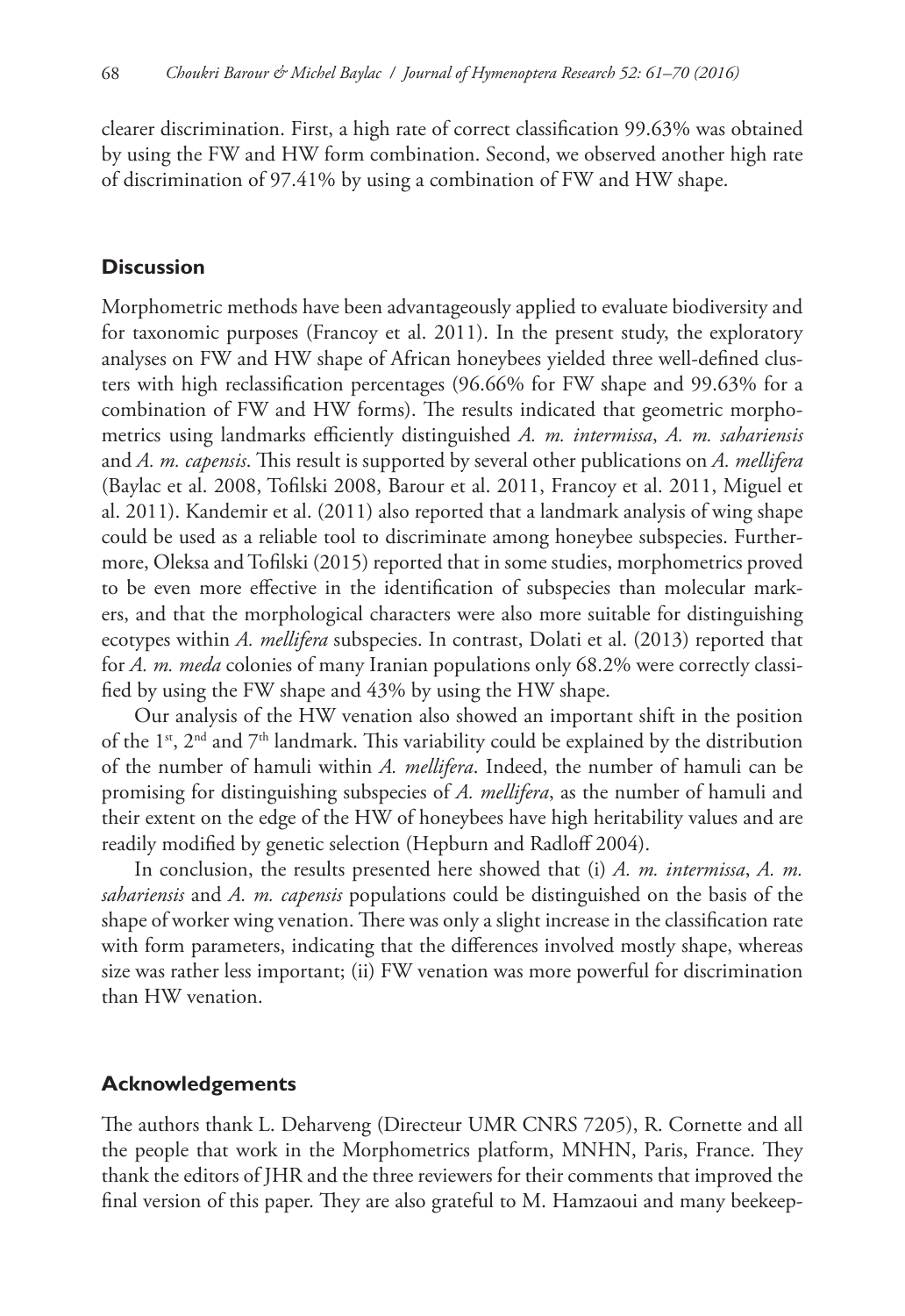ers for having facilitated the collection of the Algerian honeybee colonies. In addition, they profoundly thank Pr. R. Hepburn, Pr. S. Radloff and Dr. V. Dietemann for the Cape honeybee samples. They are especially grateful to Pr. S. Radloff (Rhodes University) for the linguistic corrections to the manuscript. This research work was granted by an Exceptional National Program fellowship from the Algerian Ministry of Higher Education and Scientific Research.

# **References**

- Barour C (2012) Analyse de la Biodiversité des Populations d'Abeilles Mellifères *Apis mellifera intermissa* (Buttel-Reepen, 1906) (Hymenoptera: Apidea) dans le Nord Algérien: Morphométrie Moderne Basée sur la Configuration des Points-Repères (Landmarks). PhD Thesis, University of Badji Mokhtar, Annaba.
- Barour C, Tahar A, Radloff SE, Hepburn HR (2005) Multivariate analysis of honeybees, *Apis mellifera* Linnaeus (Hymenoptera: Apidae) of the northeastern and southern regions of Algeria. African Entomology 13(1): 17–23.
- Barour C, Tahar A, Baylac M (2011) Forewing shape variation in Algerian honeybee populations of *Apis mellifera intermissa* (Buttel-Reepen, 1906) (Hymenoptera: Apidae): A landmark based geometric morphometrics analysis. African Entomology 19(1): 11–22. [doi:](https://doi.org/10.4001/003.019.0101) [10.4001/003.019.0101](https://doi.org/10.4001/003.019.0101)
- Baylac M (2007) Rmorph: a R geometric and multivariate morphometrics library. [Available from the author at [baylac@mnhn.fr](mailto:baylac@mnhn.fr)]
- Baylac M, Garnery L, Tharavy D, Pedraza-Acosta J, Rortais A, Arnold G (2008) ApiClass, an automatic online wing morphometric expert system for honeybee worker identification. <http://apiclass.mnhn.fr> [accessed on 22 October 15]
- Bookstein FL (1991) Morphometric Tools for Landmark Data: Geometry and Biology. Cambridge University Press, Cambridge, 456 pp.
- Chahbar N, Muñoz I, Dall'Olio R, De la Rúa P, Serrano J, Sallaheddine D (2013) Population structure of North African honey bees is influenced by both biological and anthropogenic factors. Journal of Insect Conservation 17: 385–392. [doi: 10.1007/s10841-012-9520-1](https://doi.org/10.1007/s10841-012-9520-1)
- Dolati L, Rafi JN, Khalesro H (2013) Landmark-based morphometric study in the fore and hind wings of an Iranian race of European honeybee (*Apis mellifera meda*). Journal of Apicultural Science 57(2): 187–196. [doi: 10.2478/jas-2013-0028](https://doi.org/10.2478/jas-2013-0028)
- Francoy TM, Grassi ML, Imperatriz-Fonseca VL, May-Itzá W, Quezada-Euán JJG (2011) Geometric morphometrics of the wing as a tool for assigning genetic lineages and geographic origin to *Melipona beecheii* (Hymenoptera: Meliponini). Apidologie 42(4): 499–507. [doi:](https://doi.org/10.1007/s13592-011-0013-0) [10.1007/s13592-011-0013-0](https://doi.org/10.1007/s13592-011-0013-0)
- Goodall CR (1995) Procrustes methods in the statistical analysis of shape revisited. In: Mardia KV, Gill CA (Eds) Current issues in statistical shape analysis. University of Leeds Press, Leeds, 18–33.
- Hepburn HR, Radloff SE (2004) The wing coupling apparatus and the morphometric analysis of honeybee populations. South African Journal of Science 100: 565–570.